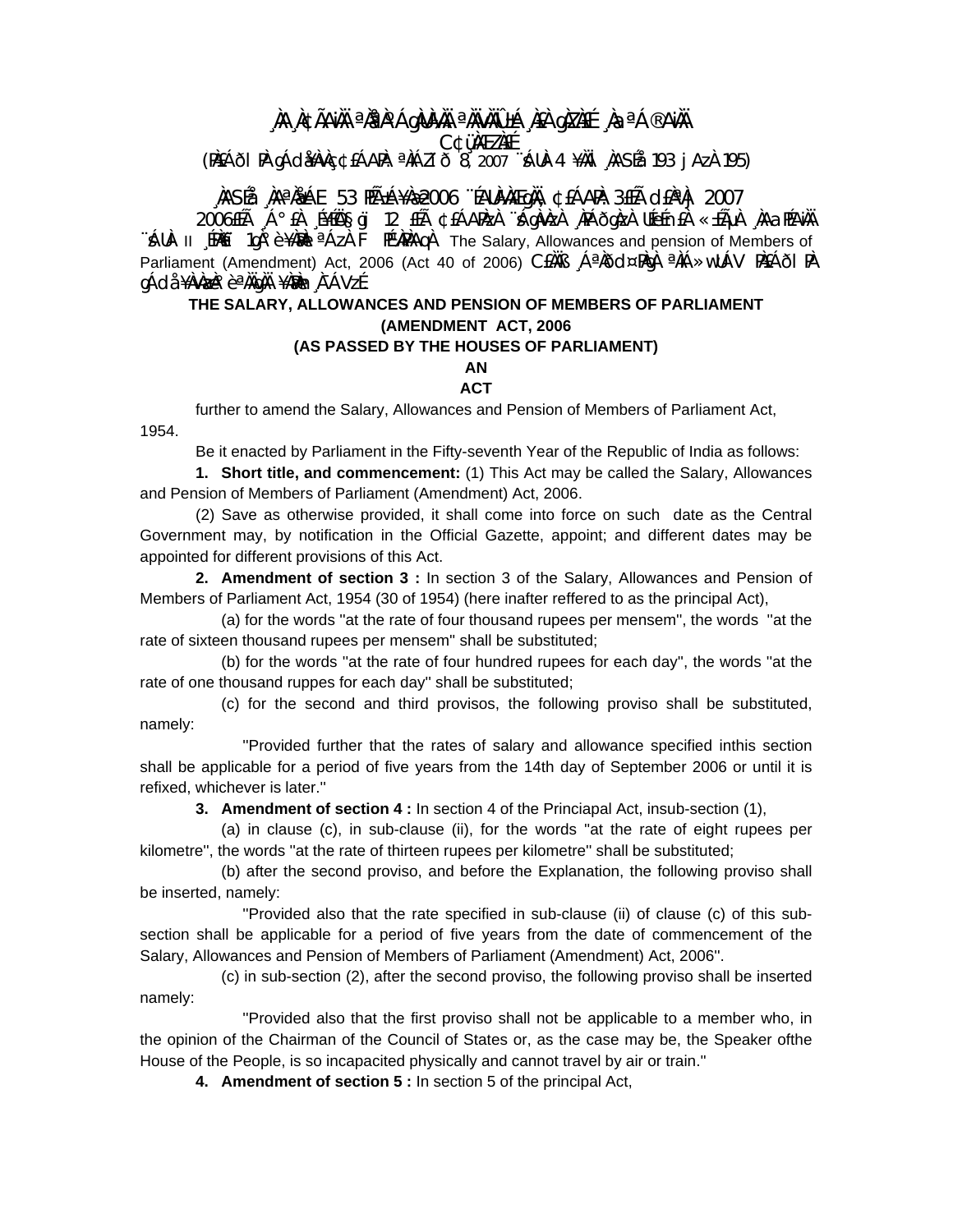(a) in sub-section (1A), for the words ''seven days'' the words ''five days'' shall be substituted;

(b) in sub-section (2),

(i) for the first proviso, the following proviso shall be substituted, namely:

 '' Provided that the total number of such journeys under this sub-section shall be thirty-four journeys per year'',

 (ii) in the second proviso, for the words ''less than thirty-two'', the words ''less than thirty-four'' shall be substituted;

 (iii) in the third proviso, for the words ''thirty-two journeys'', the words ''thirty-four journeys'' shall be substituted;

(iv) after the third proviso, the following proviso shall be inserted, namely:

 ''Provided also that in case any member avails a total number of journeys by air more than thirty-four, such journeys permissible to him, in the year, he may be allowed to not exceeding eight such journeys from the entitled number of journeys which may accrue in his credit in the next following year'',

 (c) after sub-section (2) and before Explanation I, the following sub-section shall be inserted, namely:

 ''(3) Notwithstanding anything contained in sub-section (2), there shall be paid to a member who, in the opinion of the Chairman of the Council of States or, as the case may be, the Speaker of the House of the People, is so incapacitated physically and therefore cannot perform air or train journey, road mileage for the entire road journey'',

 (d) in Explanation III, for the words ''thirty-two journeys'' the words ''thirty-four journeys'' shall be substituted.

**5. Amendment of section 6D :** Insection 6D of the principal Act, after clause (ii), the following clause shall be added and shall be deemed to have been added with effect from the 17th day of May , 2004, namely:

 ''(iii) by road as is referred to in section 4 or section 5, be entitled to an amount equal to one road mileage'',

**6. Amendment of section 7 :** In section 7A of the principal Act for the words"seven days'' the words five days shall be substituted,

**7. Amendment of 8A :** Insection 8A of the principal Act,

 (a) for sub-section (1) and the proviso thereto, the following shall be substituted, namely:

 ''(1) With effect from the commencement of the Salary, Allowances and Pension of Members of Parlicment (Amendment) Act, 2006, there shall be paid a pension of eight thousan rupees per mensem to every person who has served for any period as a member of the Provisional Parliament or either House of Parliament:

 Provided that where a person has served as a member of the Provisional Parliament or either House of Parliament for a period exceeding five years, there shall be paid to him an additional pension of eight hundered rupees per mensem for every year served in excess of five years.''

(b) sub-section (1A) and the Explanation thereunder shall be omitted.

**8. Amendment of section 8AA :** Section 8AA of the principal Act shall be numbered as sub-seection (1) thereof and after sub-section (1) as so numbered, the following sub-section shall be inserted, namely:

 ''(2) Every person who is not a sitting member but has served for any period as a member from the Andaman and Nicobar Islands or the Lakshadweep, shall be entitled to travel by the highest class of accomodation in any steamer sailing between the Andaman and Nicobar